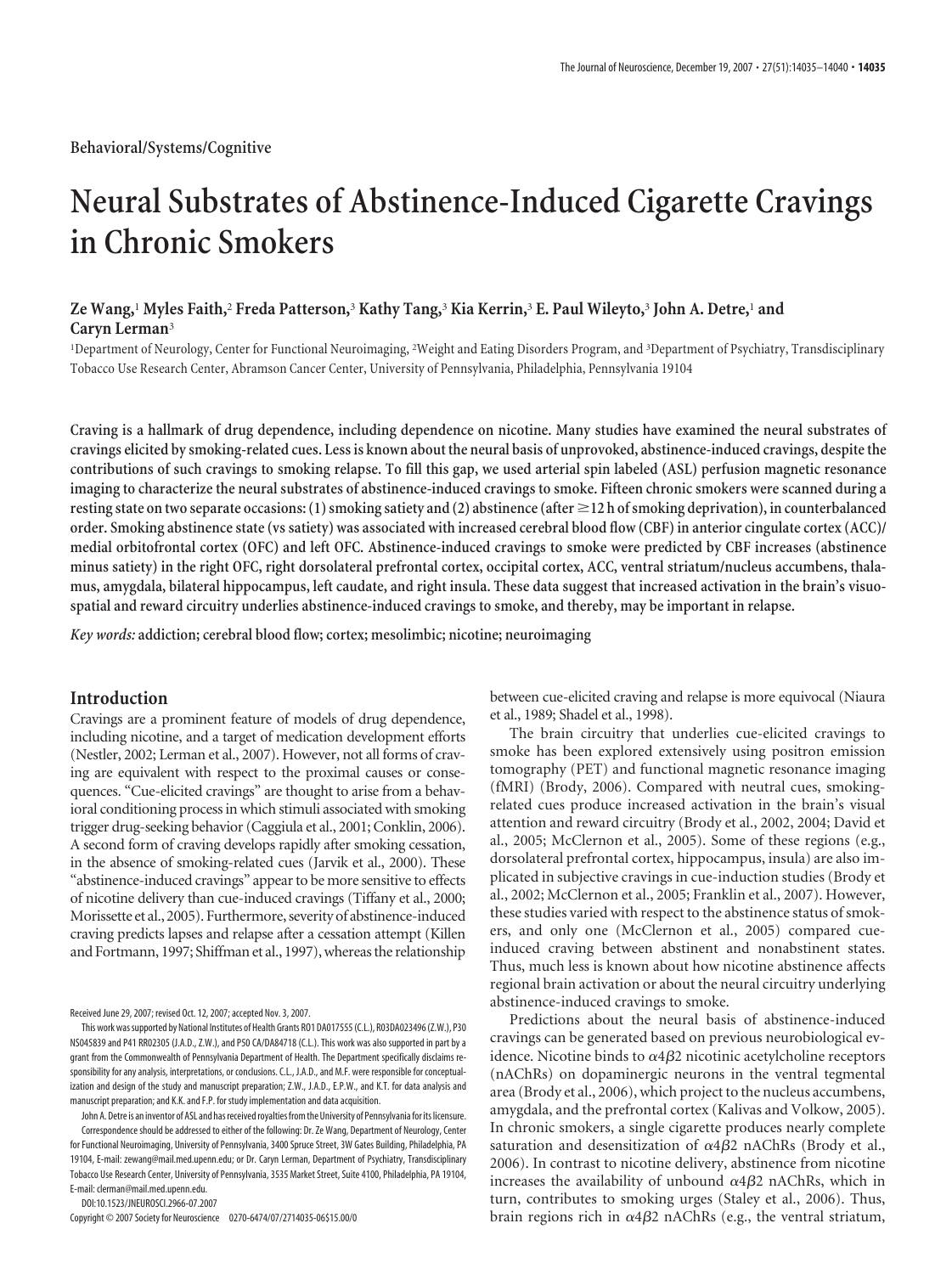cerebral cortex, thalamus) would be expected to exhibit changes in activation during nicotine abstinence versus satiety (Staley et al., 2006). Other regions of interest suggested by previous research include those important in neural plasticity, learning, and memory (e.g., the hippocampus, amygdala) (Ji et al., 2001; Tronson and Taylor, 2007), as well as attention and behavioral control [e.g., anterior cingulate cortex (ACC), medial orbitofrontal cortex (OFC)] (Rushworth et al., 2007).

To explore the neural basis of abstinence-induced cravings, smokers in the present study were scanned, using arterial spin labeled (ASL) perfusion magnetic resonance imaging (MRI), on two separate occasions: during a resting state of smoking satiety (1 h after cigarette consumption) versus a resting abstinent state (at least 12 h after cigarette consumption). The cerebral blood flow (CBF) changes associated with smoking abstinence (compared with satiety) were further examined for correlations with subjective abstinence-induced craving.

## **Materials and Methods**

*Subjects.* All procedures were approved by the University of Pennsylvania Institutional Review Board. Fifteen smokers, 18 –55 years old, who smoked at least 10 cigarettes per day for the last 6 months were recruited through newspaper advertisements. Persons with chronic medical, neurological, or *Diagnostic and Statistical Manual of Mental Disorders*, Ed IV, Axis I psychiatric disorder were excluded. Eligible participants were required to abstain from psychotropic medications for 14 d before the session and throughout the study (i.e., monoamine oxidase inhibitors, benzodiazepines, antidepressants, antipsychotics).

*Design and procedures.* The experiment used a within-subject design with two imaging sessions occurring 1–3 weeks apart: (1) smoking as usual and (2) overnight (12–14 h) abstinent. Both sessions occurred before 12 noon for standardization and the order of sessions was counterbalanced across participants. For both sessions, subjects were instructed to refrain from alcohol or other drugs for at least 24 h before the session, to abstain from food for 2 h before the session, and to abstain from caffeine for at least 1 h before the session. For the smoking as usual session, participants were asked to smoke one of their own brand cigarettes before entering the clinic.

After arrival to the clinic, participants completed self-report questionnaires (below) and provided a carbon monoxide (CO) breath sample. This sample was used to verify overnight abstinence for the abstinence session. All participants self reported no smoking for the past 14 h. We used a criterion of 15 ppm, because reduced lung function in long term smokers produces variability in ability to clear CO overnight. All but two participants had a CO level below the criterion of 15 ppm; the other two participants had COs of 16 and 18 (both had reductions in CO of  $>$  60% from the satiety to abstinent session; after reinterview, both indicated strongly that they had not smoked). CO level at the satiety session was also used to control for recent tobacco exposure in the analyses. All participants were fed a meal of a Nutri-Grain® bar and water to standardize food intake before scanning. After completion of these assessments and procedures, participants were walked to the radiology clinic ( $\sim$ 20 min) for the scanning session. Including set-up time, there was a span of  $\sim$ 45–60 min between the last cigarette smoked (on the smoking as usual day) and the imaging session.

*Measures.* At baseline, participants completed standard demographic assessments and measures of smoking history. The Fagerstrom Test for Nicotine Dependence (Fagerstrom and Schneider, 1989), a six-item validated scale, was also administered. After arrival to the clinic, participants also rated the severity of their cravings to smoke using two four-point Likert scale items ("cravings for a cigarette" and "urges to smoke at this time"; scored from 0, not present, to 3, severe) that predicted smoking relapse in previous research (Killen and Fortmann, 1997). In addition, we assessed total withdrawal scores (Hughes et al., 1984; Cinciripini et al., 1995). On this 18-item scale, participants rate the severity of physical/ somatic (e.g., increased heart rate), cognitive (e.g., difficulty concentrating), and affective (e.g., irritability) symptoms on a four-point Likert scale (0, not present, to 3, severe).

*Imaging protocol.* ASL perfusion MRI was used to characterize changes in resting regional blood flow. ASL perfusion MRI provides a noninvasive and comparatively inexpensive method for quantifying CBF during a task condition or a resting state using magnetically labeled arterial blood water as an endogenous tracer (Detre et al., 1992). The magnetic tracer has a decay rate of T1, the longitudinal relaxation time for blood water or brain tissue, which is sufficiently long (1–2 s at 3 tesla) to allow perfusion of the microvasculature to be detected. Tissue perfusion is quantified by pairwise comparison with separate images acquired with control labeling, using an appropriate model (Alsop et al., 2000). An unlimited number of CBF measurements can be made, enhancing power for time series based statistical analysis. CBF measurements with ASL perfusion MRI have been shown to agree with results from O-15 PET (Ye et al., 2000; Feng et al., 2004) and dynamic susceptibility contrast agent approaches (Siewert et al., 1997; Wolf et al., 2003). In addition, ASL perfusion measurements both at rest and during task activation have been demonstrated to be highly reproducible across intervals varying from a few minutes to 7 weeks (Floyd et al., 2001; Wang et al., 2003; Parkes et al., 2004; Hermes et al., 2007).

Imaging was performed on a Siemens (Erlangen, Germany) 3T Trio MR scanner using a product volume coil. High-resolution structural MR images were acquired in both sessions for CBF image spatial normalization, using a T1-weighted three-dimensional (3D) magnetizationprepared rapid acquisition gradient echo (MP-RAGE) sequence with 160 slices, 1.0 mm thickness, a 22 cm field of view (FOV), 192  $\times$  256 matrix, an inversion time of 1100 ms, repetition time (TR) of 1630 ms, echo time (TE) of 3 ms, and number of excitations equalling 1. Immediately after the MP-RAGE scan, 40 resting label/control image pairs were acquired to measure CBF using an amplitude modulated continuous ASL (CASL) perfusion MRI sequence (Wang et al., 2005) with parameters as follows: labeling time, 2 s; postlabeling delay, 1200 ms; FOV, 22 cm; matrix, 64  $\times$  $64 \times 16$ ; flip angle,  $90^\circ$ ; TR, 4 s; TE, 17 ms; slice thickness, 7 mm; interslice spacing of 0.5 mm. These data were acquired before a longer scanning protocol that included fMRI.

During the perfusion scan, participants were instructed to lie quietly in the scanner. Because we were interested in cravings during a resting state, and because cognitive tasks are known to change CBF (Xu et al., 2005), participants did not perform any task during the sessions. They were reminded not to fall asleep during the scan.

*Data analysis.* An SPM5 (Wellcome Department of Cognitive Neurology, London, UK) based ASL data processing toolbox, ASLtbx (Wang et al., 2007), was used for data analyses. For each session, ASL image pairs were realigned to the mean of all control images to correct for head movements, and spatially smoothed with a 3D isotropic Gaussian kernel with full-width at half-maximum of 10 mm. One subject was excluded because of excessive motion, resulting in a sample size of 14. CBF image series were generated using a simplified two-compartment CASL perfusion model (Wang et al., 2005) with the simple-subtraction method for CBF calculation (Aguirre et al., 2005). For each session, the mean control image was coregistered to the structural image acquired in the same session using the mutual information based coregistration algorithm provided by SPM5. The same coregistration parameters were also used to coregister the CBF maps to the structural image. The structural image was then spatially normalized to the MNI standard brain provided by SPM5. The same parameters were used to normalize the CBF maps to the MNI standard space. Each subject's normalized mean control images were segmented using SPM5. The segmented gray matter masks were averaged and the overlap of all subjects' gray matter was pulled out and used as a final mask for calculating global CBF of each session.

Contrast analysis between the abstinence and smoking session was conducted on each subject's normalized CBF images using a general linear model (first level analysis). A random effect analysis using onesample *t* testing (Holmes and Friston, 1998) on the parametric maps of the first level contrast was used to generate a statistical parametric map of the *T* statistic at each voxel for population inference (second-level analysis). Multiple regression analysis was conducted by including the firstlevel contrast analysis results and the changes of craving scores, CO scores of the smoking session, and gender to examine the corresponding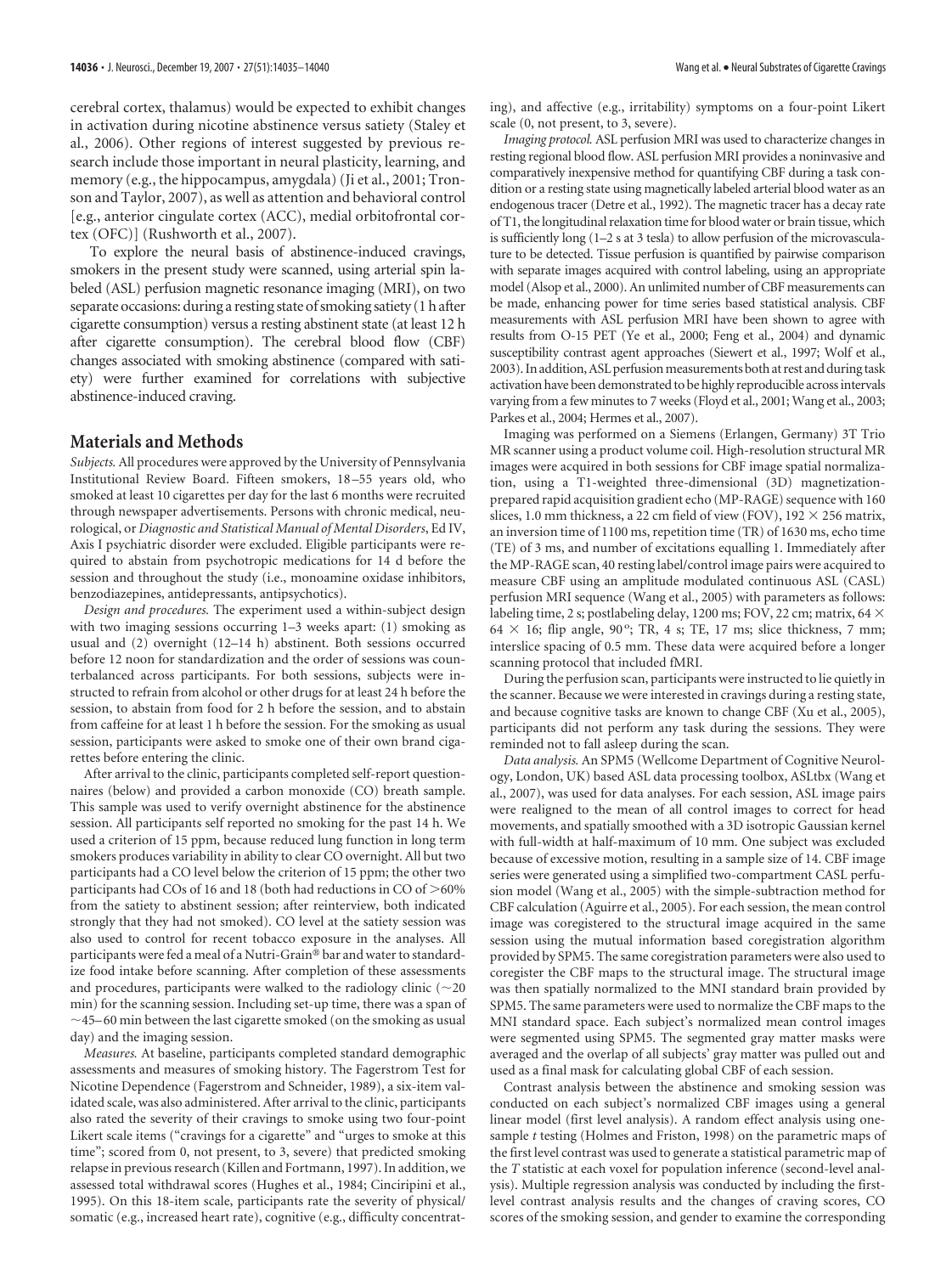

**Figure 1.** Statistical map of the regional CBF changes caused by abstinence (vs satiety). Yellow regions indicate greater CBF during abstinence; the blue region indicates a CBF decrease. The voxelwise statistical significance threshold is  $p < 0.005$  ( $t > 3.17$ , two tailed, uncorrected) and the color bar indicates the range of *t*values displayed. The two blue lines superposed on the medial sagittal slice indicate the locations of the two left axial slices.



Figure 2. Association of abstinence-induced craving with regional CBF changes. The five coronal slices (4 in top row; 1 in bottom row) show suprathreshold craving-correlated CBF changes in bilateral thalamus, bilateral nucleus accumbens, right insula, bilateral medial temporal cortex, left caudate/putamen, bilateral dorsolateral prefrontal cortex, anterior cingulate cortex, and the orbitofrontal cortex. An axial slice (bottom row) shows suprathreshold clusters in the amygdala and the hippocampus. Suprathreshold correlation clusters in the occipital cortex, midbrain, and the anterior cingulate were also shown in the sagittal slice (bottom row). The voxelwise statistical significance threshold is  $p < 0.005$  ( $t > 3.17$ , two tailed, uncorrected) and the color bar indicates the range of *t*values displayed.

correlations between the perfusion changes and the changes in cravings induced by abstinence (i.e., abstinence minus satiety). Another multiple regression with the total withdrawal score difference (abstinence minus satiety), CO scores of the smoking session, and gender as covariates was performed to examine correlations between CBF changes and changes in total withdrawal symptoms.

Two-sample *t* tests were applied to test (1) whether there is a significant main effect of session (i.e., abstinence vs satiety state) on global CBF values, and (2) whether global CBF changes and changes in craving scores (abstinence vs satiety) are correlated. Gender and the CO scores of the smoking session were included as nuisance covariates.

Statistical analysis results were first thresholded with an uncorrected voxelwise threshold of  $p\leq$  0.005. Multiple comparison corrections were then performed using the familywise error (FWE) theory and based on the small volume correction (SVC) (Worsley et al., 1996). The small volume was chosen using a sphere located in the center of the corresponding regions.

#### **Results Descriptive data on study population**

Of the 14 participants with useable imaging data, six (43%) were male and eight (57%) were female. Fifty percent of participants had at least some college education. The average age was 38.9 (SD, 10.4) and participants smoked, on average, 16.9 (SD, 5.6) cigarettes per day. The average Fagerstrom Test for Nicotine Dependence score was 4.93 (SD, 2.06) and all participants were of European ancestry.

As expected, the nicotine abstinence manipulation produced significant differences in cravings across the two sessions [average craving scores of 3.57 (SD, 2.06) vs 0.71 (SD, 0.91) for abstinence and smoking, respectively;  $t = 5.07$ ;  $p = 0.0001$ ].

## **Global CBF analysis of session effects and correlations with craving**

A two-sample *t* test comparing CBF during abstinence and satiety did not show a significant effect ( $p = 0.21$ , with CBF = 56.6  $\pm$  2.9 ml/100 g/min during abstinence and  $53.4 \pm 2.2$  ml/100 g/min for satiety). However, the multiple regression analysis did show a significant ( $p = 0.022$ ) positive correlation between the global CBF increases (abstinence vs satiety session) and abstinence-induced craving (abstinence vs satiety session).

#### **Regional CBF analysis of session effects**

All imaging results are presented using the neurological orientation, with the left side of the brain on the left side of the image. *X*, *Y*, and *Z* refer to the left–right (sagittal), anterior–posterior (coronal), and the inferior–superior (axial) orientations, respectively, and are color coded in yellow, turquoise, and blue. The location of each slice is marked by lines with different colors and the corresponding *X* or *Z* value.

Figure 1 shows the main regional CBF effects of abstinence versus satiety. At an arbitrary voxelwise threshold of  $p < 0.005$  (uncorrected for multiple voxels) and cluster

size over 30, two hyperperfusion clusters were found in the ACC (the most inferior part) partly overlapping the medial OFC (hyperperfusion,  $p = 0.005$ , FWE correction using SVC with  $r = 12$  mm), and in the left OFC ( $p = 0.044$ , FWE using SVC with  $r = 10$  mm); a hypoperfusion cluster (Fig. 1, the blue spot) was found in the right PFC ( $p = 0.032$ , FWE using SVC with  $r = 10$  mm). In these three suprathresholded clusters, 14 ml/100 g/min CBF increases were found in right OFC and ACC/medial OFC; a 6.7 ml/100 g/min CBF decrease was found in the left OFC.

## **Regional CBF analysis of abstinence-induced craving**

Figure 2 shows the correlation between abstinence-induced absolute CBF changes and abstinence-induced craving changes (the difference in scores between abstinence and satiety sessions). Controlling for gender and CO values at the smoking session,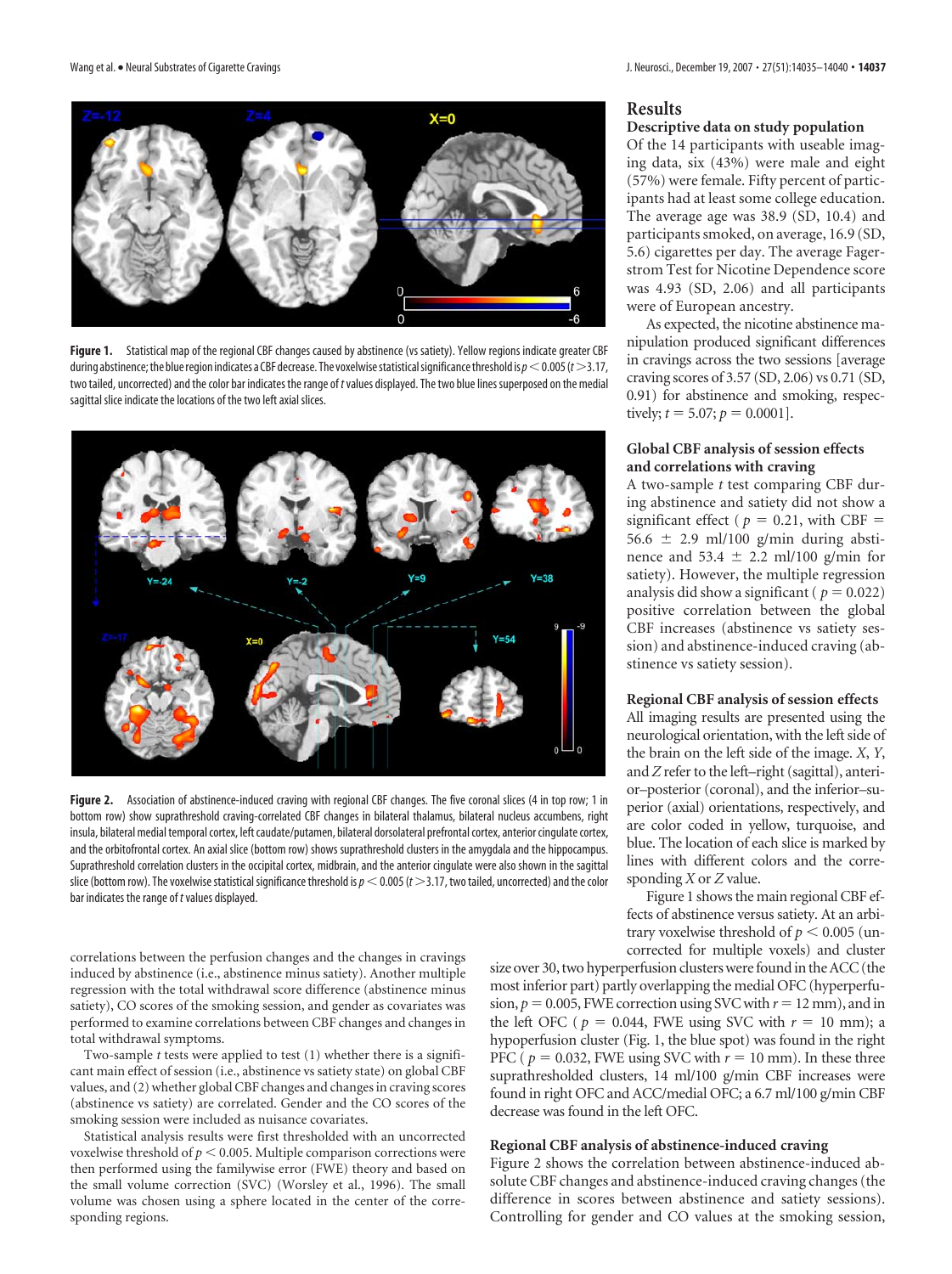

Figure 3. Association of abstinence-induced global withdrawal scores with regional CBF changes. Significant correlations of CBF change with change in withdrawal symptoms were found in the right dorsolateral prefrontal cortex, caudate, right hippocampus, and the right medial temporal gyrus. The voxelwise statistical significance threshold is  $p$  < 0.005 (*t* > 3.17, two tailed, uncorrected) and the color bar indicates the range of *t*values displayed.

significant correlation clusters were identified in the ACC ( $p =$ 0.001, FWE correction), left thalamus/hippocampus ( $p = 1e-10$ , FWE correction), right thalamus/hippocampus ( $p = 1e-9$ , FWE correction), right PFC ( $p = 0.048$ , FWE correction), and occipital cortex ( $p = 1e-8$ , FWE correction). Using SVC, additional significant correlation clusters were found in right amygdala/ ventral striatum ( $p = 0.016$ , FWE correction with SVC;  $r = 10$ mm), left amygdala/ventral striatum ( $p = 0.005$ , FWE correction with SVC;  $r = 10$  mm), left OFC ( $p = 0.011$ , FWE with SVC;  $r =$ 10 mm), medial OFC ( $p = 0.032$ , FWE with SVC;  $r = 10$  mm), right OFC ( $p = 0.018$ , FWE with SVC;  $r = 10$  mm), left dorsolateral prefrontal cortex (DLPFC) ( $p = 0.013$ , FWE with SVC;  $r = 12$  mm), right DLPFC ( $p = 0.002$ , FWE with SVC;  $r = 12$ mm), left caudate/putamen ( $p = 0.008$ , FWE with SVC;  $r = 10$ mm), right insula ( $p = 0.013$ , FWE with SVC;  $r = 10$  mm), left medial temporal gyrus (MTG) ( $p = 0.007$ , FWE with SVC;  $r =$ 12 mm), and right MTG ( $p = 0.01$ , FWE with SVC;  $r = 12$  mm).

Based on a previous study (Tanabe et al., 2007), a region-ofinterest (ROI) analysis was also performed to examine the correlation between the CBF changes in thalamus and abstinence-induced cravings, controlling for CO level and gender. The thalamus ROI was provided by the Wake Forest Pick atlas utility (Maldjian et al., 2003) and covers the whole bilateral thalamus. This ROI-based multiple regression analysis yielded a significant ( $p = 0.04$ ) positive correlation between the abstinence-induced perfusion increase and the subjective craving increases (abstinence minus satiety).

### **Regional CBF analysis of abstinence-induced total withdrawal symptoms**

Figure 3 shows the correlation between abstinence-induced CBF changes and total withdrawal score changes (i.e., difference in scores between abstinence and satiety sessions). Three clusters showing significant correlations between CBF change and total withdrawal symptom change were identified: the right DLPFC ( $p = 1e-6$ , FWE correction), caudate ( $p = 0.024$ , FWE using SVC;  $r = 12$  mm), and the right MTG/hypohippocampus ( $p =$ 0.0001, FWE correction).

## **Discussion**

The present study examined effects of abstinence from smoking on resting CBF, as well as the correlation between abstinence-induced changes in resting CBF and changes in cravings to smoke. Abstinence (vs satiety) state effects on global CBF were not significant; however, abstinence state was associated with significant regional

CBF increases in ACC (the most inferior part) and medial OFC. Abstinence-induced cravings to smoke were correlated significantly with resting global CBF changes (abstinence vs satiety), as well as resting CBF changes in several ROIs: the right DLPFC, OFC, left inferior frontal cortex, occipital cortex, ACC, ventral striatum/nucleus accumbens, thalamus, amygdala, bilateral hippocampus, left caudate, right insula, and medial temporal gyrus. Consistent with our predictions, hyperperfusion associated with abstinence-induced craving was found in regions that are rich in  $\alpha 4 \beta 2$  nAChRs (ventral striatum/nucleus accumbens, DLPFC, thalamus, inferior frontal cortex), regions linked with learning and memory processes (amygdala, hippocampus), and those involved in attention and behavioral control (ACC, OFC).

The ACC and OFC are paralimbic regions that have been implicated in drug-seeking behavior (Kalivas and Volkow, 2005), partly via their roles in reward-related decision-making and cognitive control (Rushworth et al., 2007). As with abstinence-induced craving in the present study, ACC and OFC activation have been linked with cue-induced craving in previous research (Brody et al., 2002; David et al., 2005;McClernon et al., 2005; Franklin et al., 2007). These same regions are activated after delivery of nicotine vs placebo (Stein et al., 1998; Rose et al., 2003), although decreased ACC activation has also been observed among smokers performing cognitive tasks (Ghatan et al., 1998; Ernst et al., 2001; Hahn et al., 2007). Together, these findings support an important role for the ACC and OFC in nicotine dependence, and perhaps specifically in craving responses that are known to promote relapse.

The hippocampus and amygdala, which play important roles in associative learning and synaptic plasticity (Tronson and Taylor, 2007), are also implicated in abstinence-induced cravings in the present study. These results are consistent with some smoking cueinduction studies (Due et al., 2002; Franklin et al., 2007). The ventral striatum, also associated with abstinence-induced craving in the present study, is activated by smoking related cues as well (David et al., 2005; Franklin et al., 2007). The ventral striatum has been implicated in the anticipation and immediate response to rewards, particularly among individuals scoring high on a trait measure of impulsivity (Hariri et al., 2006).

Correlations observed in the present study between abstinenceinduced cravings and insula activation are consistent with the role of this region in awareness of interoceptive cues (Damasio et al., 2000), which are a key component of the subjective nicotine withdrawal syndrome (Hughes et al., 1984). Furthermore, a previous study doc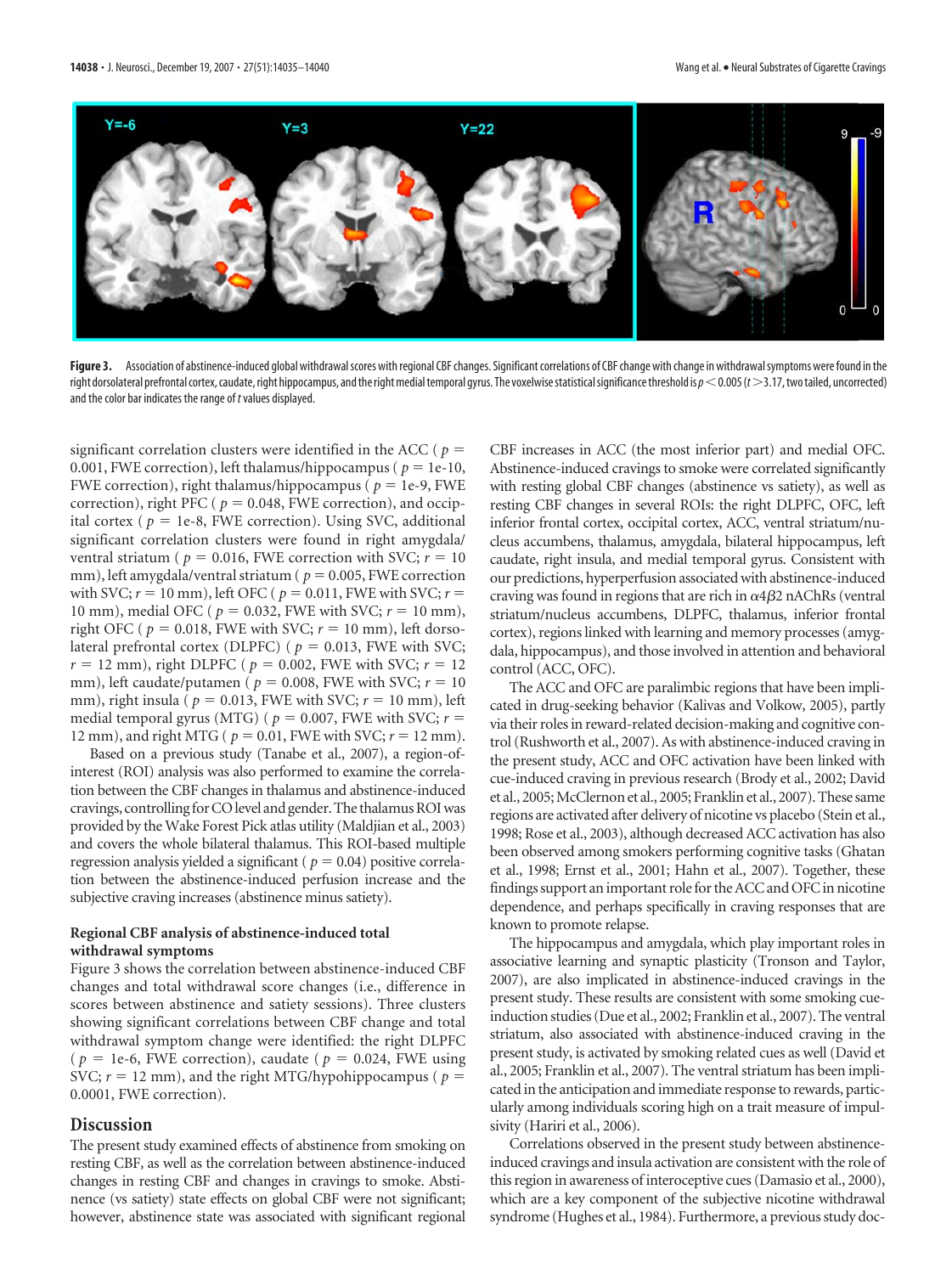uments that smokerswith damage to the insula report greater ease of smoking cessation with minimal smoking urges, compared with smokers with damage to other brain regions (Naqvi et al., 2007).

Finally, the thalamus, rich in nAChRs that stimulate dopamine release (Brody et al., 2006), is also implicated by the present analysis of abstinence-induced craving. Previously, Tanabe and colleagues (Tanabe et al., 2007) reported an inverse correlation between abstinence-induced global withdrawal symptoms and reductions in CBF in the thalamus. In contrast, we observed a positive correlation between the increase of CBF in the thalamus during abstinence and the abstinence-induced craving. To address these differences, we also analyzed data on a global withdrawal symptom scale, finding CBF increases in the right DLPFC, hippocampus, and medial temporal gyrus, but not thalamus.

The greater sensitivity of craving scores, compared with global withdrawal scores, for correlations with CBF changes during abstinence is noteworthy. Increased cravings to smoke post cessation consistently predict relapse, particularly in the first weeks of quitting (Doherty et al., 1995; Swan et al., 1996; Killen and Fortmann, 1997; al'Absi et al., 2004). For example, in a sample of  $>$  2600 smokers, one third of those (32%) who reported the highest levels of craving relapsed within 1 week of quitting, compared with 15% of those with the lowest levels of craving (Killen and Fortmann, 1997). Global assessments of withdrawal that encompass somatic, cognitive, and affective symptoms (Hughes, 2007) tend to be less robust predictors of relapse. For example, increased withdrawal symptoms have been shown to predict relapse during cessation treatment in some studies (Piasecki et al., 2000; al'Absi et al., 2004), but not others (Piasecki et al., 1997; Strasser et al., 2005). This is further supported by data showing that the extent to which smoking cessation treatments reduce withdrawal does not necessarily correlate with their efficacy (Jorenby et al., 1995). Thus, global measures of abstinence symptoms may not only be less sensitive measures in neuroimaging studies of smoking behavior, but also appear to have reduced prognostic value compared with measures of specific constructs (e.g., craving).

The present study has several strengths, including the withinsubject design and the abstinence manipulation. However, there are potential limitations as well. First, on the day of the satiety session, participants smoked their last cigarette 45–60 min before the scanning session. This time lag was introduced because smoking a cigarette immediately before the scan would make it difficult to disentangle the effects of acute nicotine delivery. Nonetheless, it is possible that some participants may have experienced minor abstinence symptoms during the smoking session. However, craving scores between the two sessions were significantly different, suggesting that the abstinence manipulation was effective. Second, we used CO to verify overnight abstinence because cotinine assays are not specific to recent tobacco use, although it should be noted that CO levels are most sensitive for recent smoking, rather than chronic smoking. Third, physiological assessments were not performed during scanning, and we cannot rule out the possibility that a subject fell asleep, despite our urging to the contrary. Fourth, with only two sessions examined in this study and no control group, it was not possible to determine the intersession test–retest reliability of ASL perfusion for our data. However, the effects reported in the present study were much larger than the mean differences observed between two time points 7 weeks apart in a previous CASL reproducibility study (Hermes et al., 2007). In future work, it would be desirable to use a design that would allow test–retest reliability to be determined.

It should also be noted that it is not possible from the present data to tease apart the effects of smoking abstinence versus nicotine abstinence on craving responses and associated regional brain activation. Non-nicotine aspects of smoking are an important component

of dependence, and denicotinized cigarettes produce reduction in cravings (Rose, 2006). Furthermore, a single cigarette results in 88% occupancy of  $\alpha$ 4 $\beta$ 2 nicotinic receptors 3 h after smoking (Brody et al., 2006), and nicotine can take several days to clear the brain (Staley et al., 2006).These data support the premise that abstinence-induced cravings arise from both nicotine and non-nicotine factors. Thus, it would be of interest for future studies to examine regional brain activation associated with craving reduction after nicotine versus denicotinized cigarettes.

The present findings contribute new evidence that abstinenceinduced (unprovoked) cravings to smoke are associated with increased activation in brain regions important in attention, behavioral control, memory, and reward. Items used to assess craving in the present study predict relapse in smoking cessation treatment (Killen and Fortmann, 1997). Thus, if validated in larger studies, these results may have important clinical implications. For example, perfusion MRI may aid in the identification of smokers at increased risk for relapse who may require more intensive therapy (Borsook et al., 2006).

#### **References**

- Aguirre GK, Detre JA, Wang J (2005) Perfusion fMRI for functional neuroimaging. Int Rev Neurobiol 66:213–236.
- al'Absi M, Hatsukami D, Davis GL, Wittmers LE (2004) Prospective examination of effects of smoking abstinence on cortisol and withdrawal symptoms as predictors of early smoking relapse. Drug Alcohol Depend 73:267–278.
- Alsop DC, Detre JA, Grossman M (2000) Assessment of cerebral blood flow in Alzheimer's disease by spin-labeled magnetic resonance imaging. Ann Neurol 47:93–100.
- Borsook D, Becerra L, Hargreaves R (2006) A role for fMRI in optimizing CNS drug development. Nat Rev Drug Discov 5:411–424.
- Brody AL (2006) Functional brain imaging of tobacco use and dependence. J Psychiatr Res 40:404 –418.
- Brody AL, Mandelkern MA, London ED, Childress AR, Lee GS, Bota RG, Ho ML, Saxena S, Baxter Jr LR, Madsen D, Jarvik ME (2002) Brain metabolic changes during cigarette craving. Arch Gen Psychiatry 59:1162–1172.
- Brody AL, Mandelkern MA, Lee G, Smith E, Sadeghi M, Saxena S, Jarvik ME, London ED (2004) Attenuation of cue-induced cigarette craving and anterior cingulate cortex activation in bupropion-treated smokers: a preliminary study. Psychiatry Res 130:269 –281.
- Brody AL, Mandelkern MA, London ED, Olmstead RE, Farahi J, Scheibal D, Jou J, Allen V, Tiongson E, Chefer SI, Koren AO, Mukhin AG (2006) Cigarette smoking saturates brain alpha 4 beta 2 nicotinic acetylcholine receptors. Arch Gen Psychiatry 63:907–915.
- Caggiula AR, Donny EC, White AR, Chaudhri N, Booth S, Gharib MA, Hoffman A, Perkins KA, Sved AF (2001) Cue dependency of nicotine selfadministration and smoking. Pharmacol Biochem Behav 70:515–530.
- Cinciripini PM, Lapitsky L, Seay S, Wallfisch A, Meyer III WJ, van Vunakis H (1995) A placebo-controlled evaluation of the effects of buspirone on smoking cessation: differences between high- and low-anxiety smokers. J Clin Psychopharmacol 15:182–191.
- Conklin CA (2006) Environments as cues to smoke: implications for human extinction-based research and treatment. Exp Clin Psychopharmacol 14:12–19.
- Damasio AR, Grabowski TJ, Bechara A, Damasio H, Ponto LL, Parvizi J, Hichwa RD (2000) Subcortical and cortical brain activity during the feeling of self-generated emotions. Nat Neurosci 3:1049 –1056.
- David SP, Munafo MR, Johansen-Berg H, Smith SM, Rogers RD, Matthews PM, Walton RT (2005) Ventral striatum/nucleus accumbens activation to smoking-related pictorial cues in smokers and nonsmokers: a functional magnetic resonance imaging study. Biol Psychiatry 58:488 –494.
- Detre JA, Leigh JS, Williams DS, Koretsky AP (1992) Perfusion imaging. Magn Reson Med 23:37–45.
- Doherty K, Kinnunen T, Militello FS, Garvey AJ (1995) Urges to smoke during the first month of abstinence: relationship to relapse and predictors. Psychopharmacology (Berl) 119:171–178.
- Due DL, Huettel SA, Hall WG, Rubin DC (2002) Activation in mesolimbic